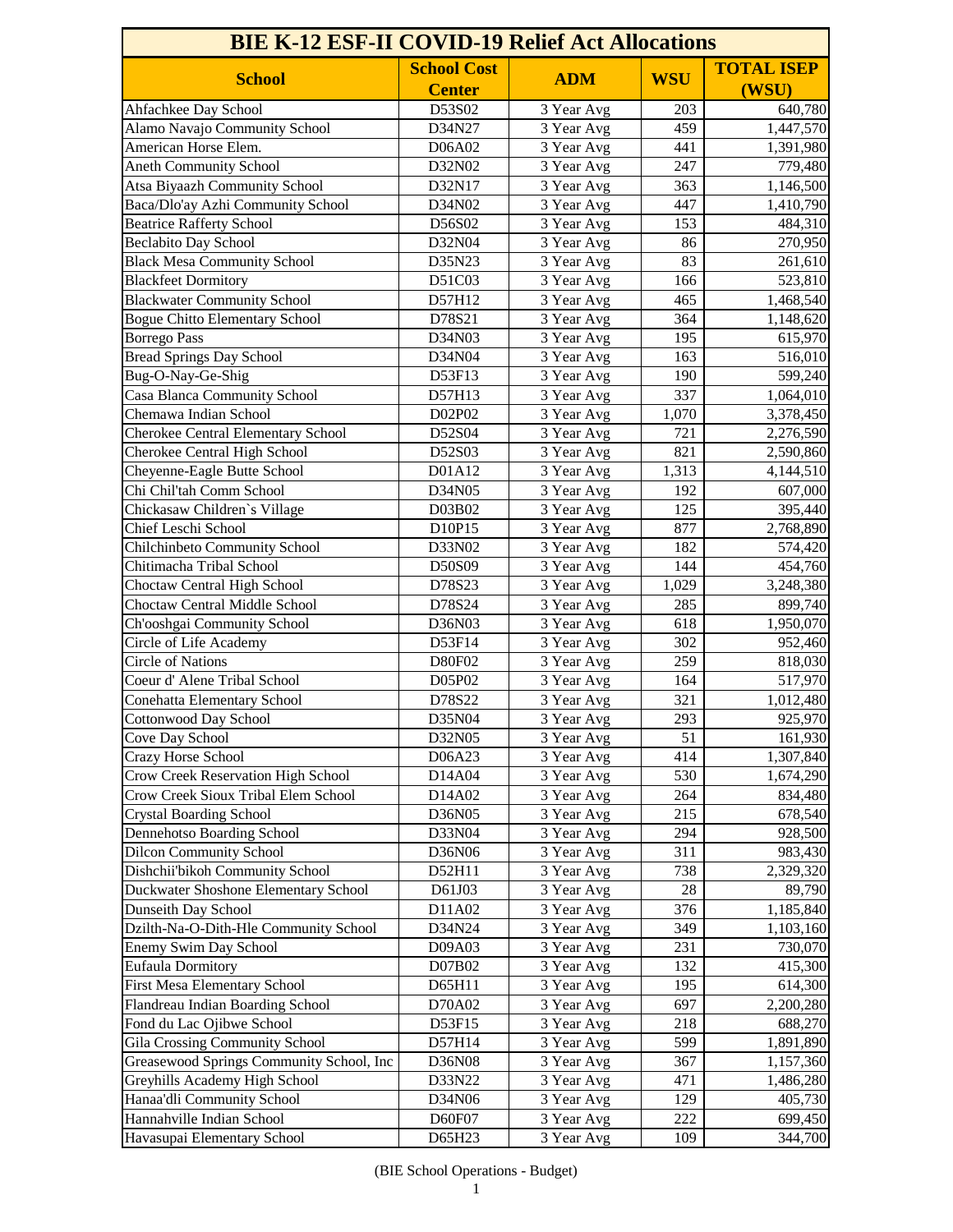| <b>BIE K-12 ESF-II COVID-19 Relief Act Allocations</b> |                    |            |            |                   |
|--------------------------------------------------------|--------------------|------------|------------|-------------------|
| <b>School</b>                                          | <b>School Cost</b> | <b>ADM</b> | <b>WSU</b> | <b>TOTAL ISEP</b> |
|                                                        | <b>Center</b>      |            |            | (WSU)             |
| Hopi Day School                                        | D65H13             | 3 Year Avg | 225        | 708,920           |
| Hopi Jr/Sr High School                                 | D65H22             | 3 Year Avg | 759        | 2,395,360         |
| Hotevilla Bacavi Community School                      | D65H14             | 3 Year Avg | 181        | 571,420           |
| Hunters Point Boarding School                          | D36N11             | 3 Year Avg | 289        | 913,910           |
| <b>Indian Island School</b>                            | D57S02             | 3 Year Avg | 114        | 358,590           |
| <b>Indian Township School</b>                          | D55S02             | 3 Year Avg | 133        | 420,980           |
| Isleta Elementary School                               | D20M04             | 3 Year Avg | 152        | 479,960           |
| Jeehdeez'a Elementary School                           | D35N06             | 3 Year Avg | 217        | 683,600           |
| Jemez Day School                                       | D20M05             | 3 Year Avg | 212        | 667,750           |
| Jicarilla Dormitory                                    | D25M33             | 3 Year Avg | 25         | 80,030            |
| JKL Bahweting Anishnabe School                         | D60F02             | 3 Year Avg | 493        | 1,555,040         |
| John F. Kennedy Day School                             | D52H12             | 3 Year Avg | 289        | 913,980           |
| <b>Jones Academy</b>                                   | D09B02             | 3 Year Avg | 359        | 1,133,400         |
| Kaibeto Boarding School                                | D33N07             | 3 Year Avg | 382        | 1,206,330         |
| Kayenta Boarding School                                | D33N08             | 3 Year Avg | 601        | 1,896,530         |
| Keams Canyon Elementary School                         | D65H21             | 3 Year Avg | 169        | 533,410           |
| Kha'p'o Community School                               | D25M16             | 3 Year Avg | 142        | 449,360           |
| Kickapoo Nation School                                 | D04B06             | 3 Year Avg | 67         | 211,060           |
| Kin Dah Lichi'i Olta                                   | D36N14             | 3 Year Avg | 192        | 606,240           |
| KinLani Bordertown Dormitory                           | D33N05             | 3 Year Avg | 205        | 648,270           |
| <b>Kinteel Residential Campus</b>                      | D32N03             | 3 Year Avg | 145        | 459,340           |
| Lac Courte Oreilles Ojibwa School                      | D55F14             | 3 Year Avg | 424        | 1,339,500         |
| <b>Laguna Elementary School</b>                        | D21M02             | 3 Year Avg | 301        | 950,570           |
| Laguna Middle School                                   | D21M03             | 3 Year Avg | 155        | 489,400           |
| Lake Valley Navajo School                              | D34N10             | 3 Year Avg | 102        | 322,440           |
| Leupp School, Inc.                                     | D33N09             | 3 Year Avg | 259        | 817,710           |
| Little Singer Community School                         | D33N24             | 3 Year Avg | 121        | 382,940           |
| Little Wound School                                    | D06A05             | 3 Year Avg | 1,195      | 3,772,630         |
| Loneman Day School                                     | D06A13             | 3 Year Avg | 363        | 1,147,170         |
| Lower Brule Day School                                 | D15A02             | 3 Year Avg | 458        | 1,444,950         |
| Lukachukai Community School                            | D35N07             | 3 Year Avg | 595        | 1,880,080         |
| Lummi Elementary School                                | D10P14             | 3 Year Avg | 282        | 889,410           |
| Lummi High School                                      | D10P17             | 3 Year Avg | 159        | 502,470           |
| Mandaree Day School                                    | D11A13             | 3 Year Avg | 288        | 908,100           |
| <b>Many Farms Community School</b>                     | D35N20             | 3 Year Avg | 539        | 1,702,450         |
| Many Farms High School                                 | D35N21             | 3 Year Avg | 770        | 2,430,660         |
| Mariano Lake Community School                          | D34N12             | 3 Year Avg | 260        | 821,090           |
| Marty Indian School                                    | D07A12             | 3 Year Avg | 484        | 1,527,700         |
| <b>Menominee Tribal School</b>                         | D58F04             | 3 Year Avg | 293        | 924,520           |
| Mescalero Apache School                                | D20M30             | 3 Year Avg | 807        | 2,547,540         |
| Meskwaki Settlement School                             | D51F02             | 3 Year Avg | 408        | 1,287,630         |
| Miccosukee Indian School                               | D54S02             | 3 Year Avg | 198        | 626,420           |
| Moencopi Day School                                    | D65H15             | 3 Year Avg | 189        | 595,450           |
| <b>Muckleshoot Tribal School</b>                       | D10P16             | 3 Year Avg | 652        | 2,057,480         |
| Na' Neelzhiin Ji'Olta                                  | D34N18             | 3 Year Avg | 275        | 868,390           |
| Naa Tsis'aan                                           | D33N11             | 3 Year Avg | 177        | 559,830           |
| Navajo Preparatory School                              | D32N20             | 3 Year Avg | 667        | 2,105,880         |
| Nay-Ah-Shing School                                    | D53F18             | 3 Year Avg | 225        | 709,520           |
| Nazlini Community School                               | D35N09             | 3 Year Avg | 189        | 595,190           |
| Nenahnezad Community School                            | D32N06             | 3 Year Avg | 362        | 1,141,390         |
| Noli School                                            | D54J02             | 3 Year Avg | 176        | 556,080           |
| Northern Cheyenne Tribal School                        | D57C04             | 3 Year Avg | 313        | 988,550           |
| Northwest High School                                  | D32N15             | 3 Year Avg | 277        | 875,840           |
| <b>Ohkay Owingeh Community School</b>                  | D25M14             | 3 Year Avg | 124        | 390,580           |
| Ojibwa Indian School                                   | D11A08             | 3 Year Avg | 375        | 1,184,170         |

(BIE School Operations - Budget)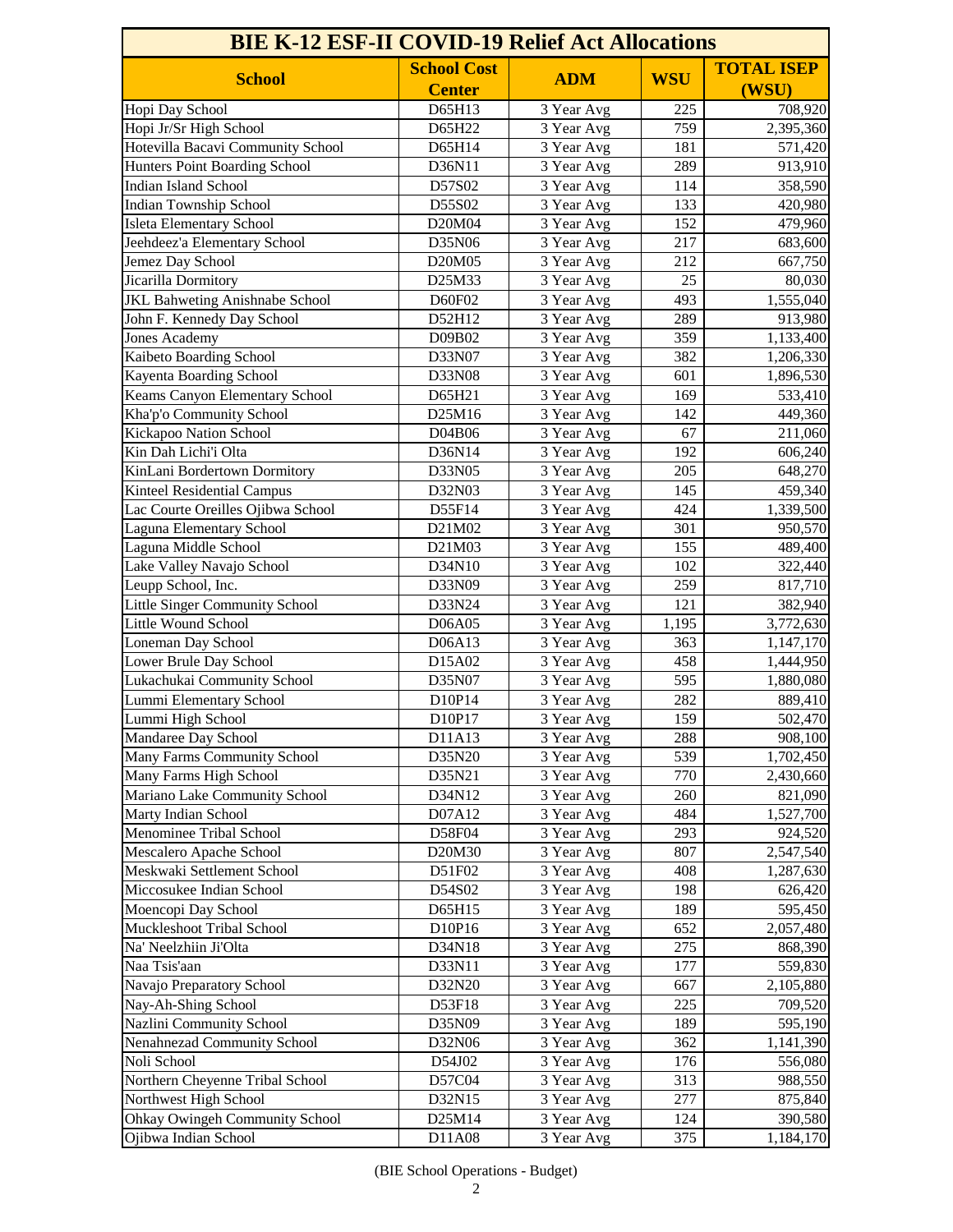| <b>BIE K-12 ESF-II COVID-19 Relief Act Allocations</b> |                    |            |            |                   |
|--------------------------------------------------------|--------------------|------------|------------|-------------------|
| <b>School</b>                                          | <b>School Cost</b> | <b>ADM</b> | <b>WSU</b> | <b>TOTAL ISEP</b> |
|                                                        | <b>Center</b>      |            |            | (WSU)             |
| Ojo Encino Day School                                  | D34N13             | 3 Year Avg | 213        | 672,420           |
| <b>Oneida Nation School</b>                            | D55F15             | 3 Year Avg | 604        | 1,908,240         |
| Paschal Sherman Indian School                          | D03P02             | 3 Year Avg | 264        | 833,060           |
| Pearl River Elementary School                          | D78S25             | 3 Year Avg | 848        | 2,678,850         |
| Pierre Indian Learning Center                          | D01A14             | 3 Year Avg | 523        | 1,651,560         |
| Pine Hill Schools                                      | D20M29             | 3 Year Avg | 451        | 1,423,260         |
| Pine Ridge School                                      | D06A16             | 3 Year Avg | 1,340      | 4,231,210         |
| Pine Springs Day School                                | D36N18             | 3 Year Avg | 97         | 306,780           |
| <b>Pinon Community School</b>                          | D35N10             | 3 Year Avg | 186        | 588,630           |
| Porcupine Day School                                   | D06A18             | 3 Year Avg | 224        | 705,820           |
| Pueblo Pintado Community School                        | D34N15             | 3 Year Avg | 410        | 1,292,870         |
| Pyramid Lake High School                               | D61J02             | 3 Year Avg | 156        | 493,600           |
| Quileute Tribal School                                 | D10P02             | 3 Year Avg | 109        | 345,590           |
| <b>Red Rock Day School</b>                             | D32N07             | 3 Year Avg | 234        | 738,630           |
| <b>Red Water Elementary School</b>                     | D78S13             | 3 Year Avg | 256        | 809,090           |
| <b>Richfield Residential Hall</b>                      | D33N14             | 3 Year Avg | 162        | 511,560           |
| Riverside Indian School                                | D01B02             | 3 Year Avg | 1,456      | 4,597,540         |
| <b>Rock Creek Grant School</b>                         | D10A03             | 3 Year Avg | 80         | 251,120           |
| <b>Rock Point Community School</b>                     | D35N11             | 3 Year Avg | 577        | 1,820,720         |
| Rocky Ridge Boarding School                            | D33N15             | 3 Year Avg | 183        | 577,450           |
| Rough Rock Community School                            | D35N12             | 3 Year Avg | 346        | 1,091,060         |
| <b>Salt River Elementary School</b>                    | D57H19             | 3 Year Avg | 487        | 1,538,850         |
| San Felipe Pueblo Elementary School                    | D20M12             | 3 Year Avg | 451        | 1,423,800         |
| San Ildefonso Day School                               | D25M13             | 3 Year Avg | 44         | 139,990           |
| San Simon School                                       | D54H22             | 3 Year Avg | 450        | 1,420,260         |
| Sanostee Day School                                    | D32N09             | 3 Year Avg | 86         | 272,970           |
| Santa Fe Indian School                                 | D25M32             | 3 Year Avg | 1,807      | 5,706,310         |
| Santa Rosa Day School                                  | D54H21             | 3 Year Avg | 200        | 630,870           |
| Santa Rosa Ranch School                                | D54H11             | 3 Year Avg | 110        | 347,420           |
| Seba Dalkai Boarding School                            | D36N19             | 3 Year Avg | 161        | 509,700           |
| Second Mesa Day School                                 | D65H12             | 3 Year Avg | 388        | 1,226,510         |
| Sequoyah High School                                   | D08B02             | 3 Year Avg | 727        | 2,294,840         |
| Sevier-Richfield                                       | D33N25             | 3 Year Avg | 135        | 425,370           |
| Sherman Indian High School                             | D60J02             | 3 Year Avg | 1,201      | 3,792,140         |
| <b>Shiprock Associated Dormitory</b>                   | D32N13             | 3 Year Avg | 119        | 376,210           |
| <b>Shonto Preparatory School</b>                       | D33N16             | 3 Year Avg | 622        | 1,963,430         |
| Shoshone-Bannock School District No 512                | D04C02             | 3 Year Avg | 158        | 497,480           |
| Sicangu Owayawa Oti (Rosebud Dorm)                     | D07A10             | 3 Year Avg | 228        | 720,220           |
| <b>Sitting Bull School</b>                             | D10A05             | 3 Year Avg | 113        | 355,340           |
| <b>Sky City Community School</b>                       | D20M02             | 3 Year Avg | 240        | 757,950           |
| <b>St. Francis Indian School</b>                       | D07A09             | 3 Year Avg | 1,081      | 3,411,850         |
| St. Stephens Indian School                             | D58C10             | 3 Year Avg | 378        | 1,193,230         |
| <b>Standing Pine Elementary School</b>                 | D78S14             | 3 Year Avg | 185        | 584,710           |
| <b>Standing Rock Community School</b>                  | D10A08             | 3 Year Avg | 999        | 3,155,210         |
| T`siya Day School                                      | D20M22             | 3 Year Avg | 80         | 253,620           |
| Takini School                                          | D01A05             | 3 Year Avg | 250        | 789,080           |
| <b>Taos Day School</b>                                 | D25M19             | 3 Year Avg | 141        | 445,160           |
| Tate Topa Tribal School                                | D09A07             | 3 Year Avg | 722        | 2,279,210         |
| Te Tsu Geh Oweenge Day School                          | D25M20             | 3 Year Avg | 61         | 192,530           |
| <b>Theodore Jamerson Elementary</b>                    | D10A10             | 3 Year Avg | 201        | 635,450           |
| <b>Theodore Roosevelt School</b>                       | D52H21             | 3 Year Avg | 225        | 711,280           |
| T'iis Nazbas Community School                          | D32N10             | 3 Year Avg | 291        | 919,310           |
| T'iis Ts'ozi Bi'Olta'                                  | D34N23             | 3 Year Avg | 572        | 1,806,640         |
| T'iisyaakin Residential Hall                           | D36N09             | 3 Year Avg | 192        | 606,180           |
| Tiospa Zina Tribal School                              | D09A05             | 3 Year Avg | 813        | 2,566,930         |

(BIE School Operations - Budget)